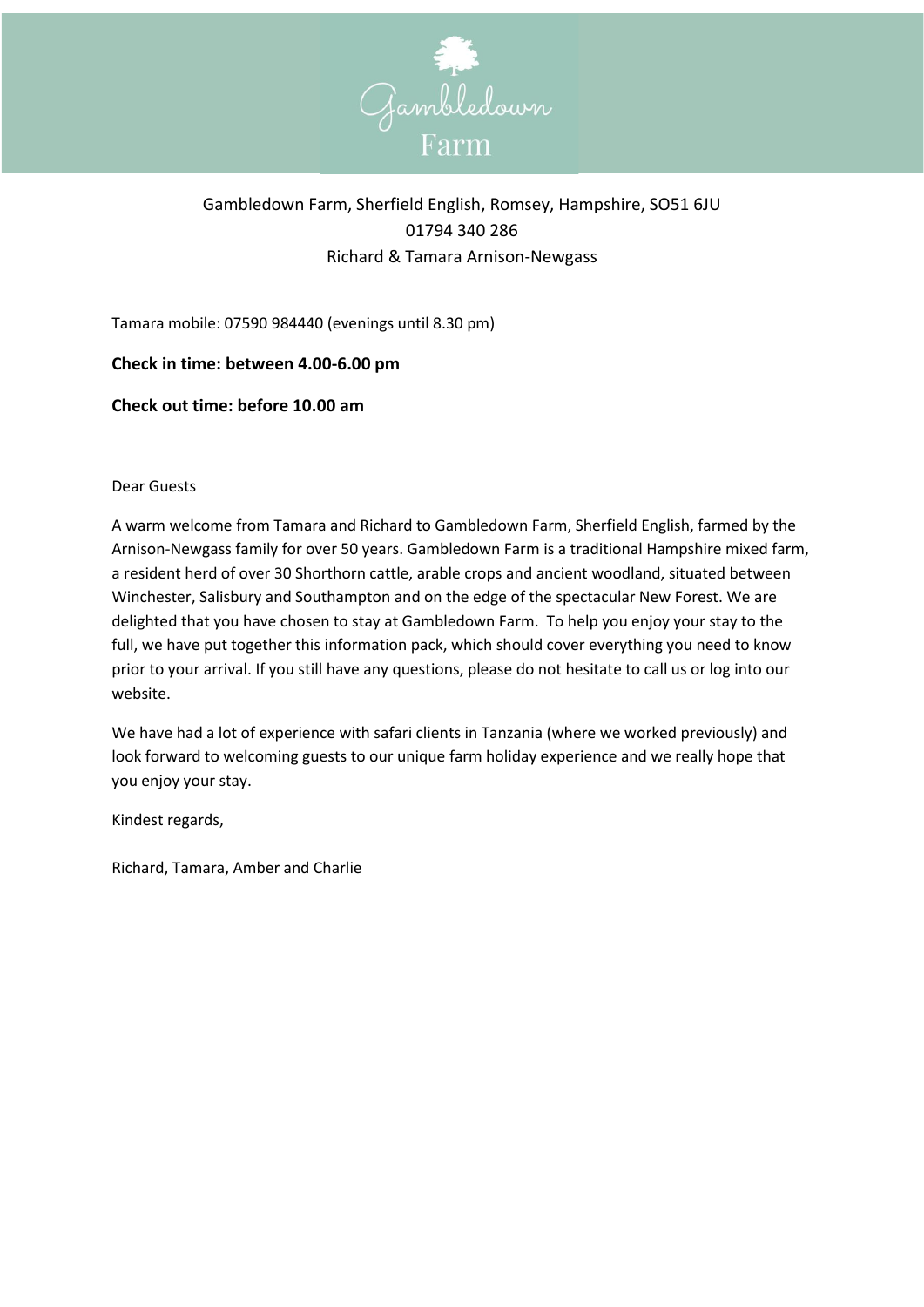#### **Directions**

#### From London:

Take the M3 out of London towards Southampton. Take M3 towards Southampton. At Junction 13 exit towards So'ton Docks/Bournemouth. Merge into M27. At Junction 2 take the A326/36 exit to Salisbury/Fawley. At the roundabout take the 3 $^{rd}$  exit onto the A36. At the roundabout take the 4<sup>th</sup> exit on to Romsey Rd/A3090 continue to follow A3090. Turn left onto Gardeners Lane. Turn left onto Salisbury Rd, A27. As you reach Sherfield English slow down, turn right into Branches Lane and carry on for approx 1 mile, when the road turns to the right you turn left into Gambledown Lane, which becomes a private road to Gambledown Farm. Watch out for speed bumps & cars coming in the opposite direction. (you can pull over on the grass verge to let cars pass). Look out for a sign saying Welcome to Gambledown Farm. Once you reach the farm house just beyond that, pull into the parking layby and come to the farmhouse to let us know you have arrived.

#### From the West:

Make your way to Salisbury, and head towards Wilton Rd/a36 continue to follow the A36 go through 2 roundabouts, turn left onto Brickworth Rd/A27 continue to follow A27 through Whiteparish and Cowesfield. You will reach Sherfield English, go through the village and past the Village Hall on your left. At the crossroads turn left into Branches Lane, carry on for a mile and as the road bends to the right you turn left into Gambledown Lane, which becomes a private road to Gambledown Farm. Continue until you see Welcome to Gambledown Farm. Once you reach the farmhouse, just beyond the sign pull into the parking layby and come to the farmhouse to let us know you have arrived.

#### From the South:

Get onto the A27 signed for London/Winchester/Southampton, at Junction 2 take the A326/A36 exit to Salisbury/Romsey/Fawley, at the roundabout take the  $1<sup>st</sup>$  exit onto the A36. At the roundabout, take the 4<sup>th</sup> exit onto Romsey Rd/A3090 continue to follow A3090. Turn left into Gardeners Lane (or if you overshoot that, go down towards Romsey and left sharp left onto the A27). Turn left onto the A27 and as you reach Sherfield English (having gone through Shootash), slow down, turn first right into Branches Lane and carry on for about a mile. As the road turns to the right you take the left turn into Gambledown Lane, this becomes a private road to Gambledown Farm, watch out for speed bumps. You will reach a welcome to Gambledown Farm sign, pull into the parking layby just ahead of the farmhouse and come to the farmhouse to let us know you have arrived

#### From Sussex & the East:

Head towards Southampton along the M27 (signs for Southampton/Fareham/Portsmouth M275), at Junction 2 take the A326/A36 exit to Salisbury/Fawley. At the roundabout take the 3<sup>rd</sup> exit onto the A36. At the roundabout, take the 4<sup>th</sup> exit onto the Romsey Road/A3090 continue to follow the A3090. Turn left into Gardeners Lane. Turn left into Salisbury Rd/A27. As you reach Sherfield English, slow down and turn first right into Branches Lane and carry on for about a mile. As the road turns to the right you take the left turn into Gambledown Lane, this becomes a private road to Gambledown Farm, watch out for speed bumps. You will reach a welcome to Gambledown Farm sign, pull into the barn just ahead next to the farmhouse. Either come to the farmhouse to let us know you have arrived or wait by your car and we will find you.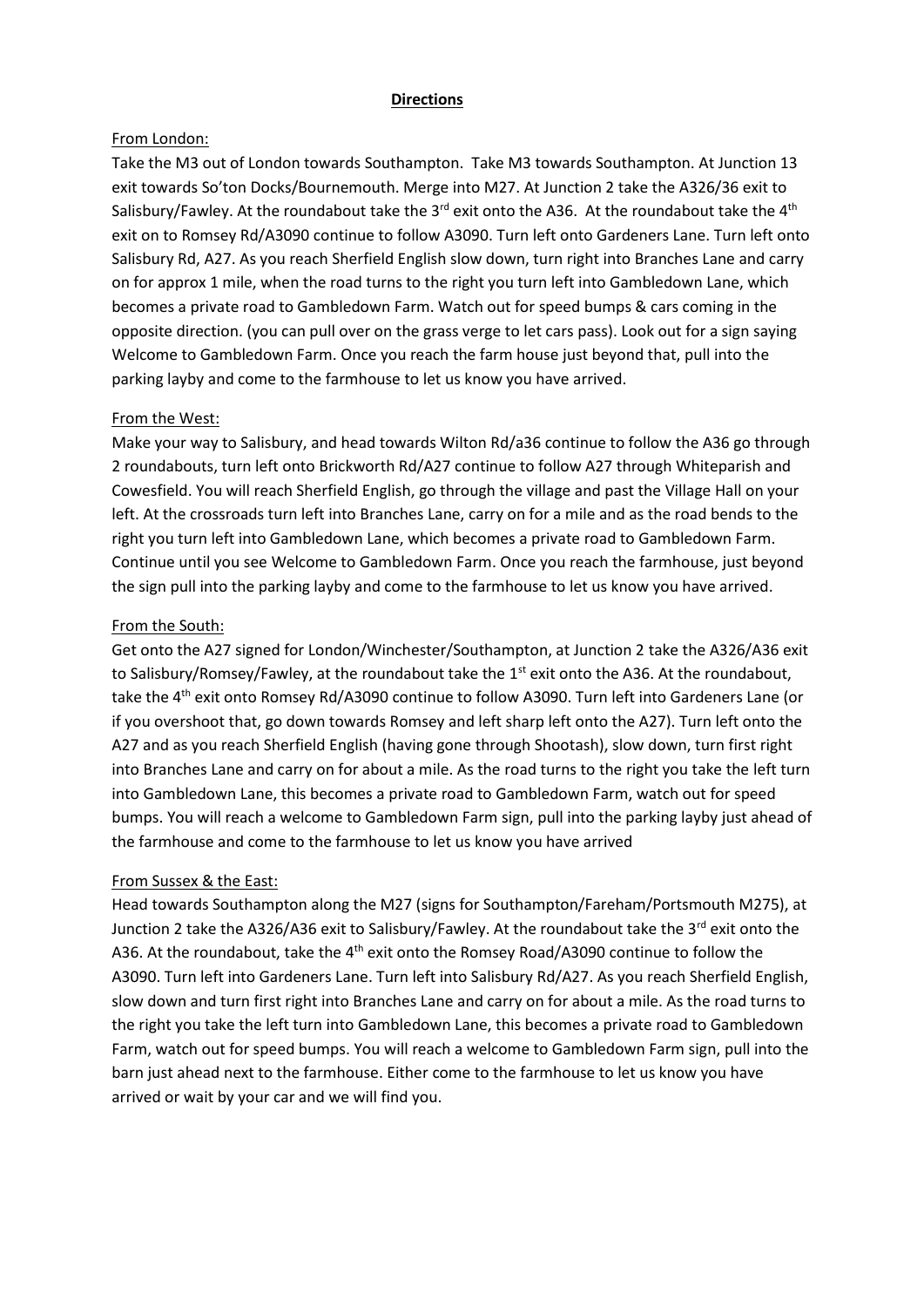## **Check-In**

**Please note that our check-in time is between 4 pm and 6pm.** Should you be delayed for any reason please call 01794 340286 or 07590 984440 before 5.30 pm. Should you arrive after 6pm you may be charged a late check-in fee of £20. Once you have got to the farm house, shortly after the sign saying welcome to Gambledown Farm please pull into one of the parking bays on the road, we will be nearby and will come and find you there. Or come and knock on the back door of the farmhouse. We may be temporarily busy with other guests and out of sight, but if you stay around this area we will soon come and attend to you. Please make sure you are not blocking the road as it is a shared access and there are houses further along the track.

We are a 10 minute drive from Romsey Station (indirect from Waterloo), 20 minutes from Southampton, (direct from Waterloo) so it is very easy for a member of family to arrive later on the train.

#### **Glamping**

For your own comfort it is important that you check in during the given times, the more daylight you have remaining, the easier it will be for you to adapt to life under canvas.

As part of the experience, wheelbarrows will be provided for you to take your luggage to the tent. Cars should be left in the demarcated parking area. In the interests of Health and Safety you are not permitted to drive your car into the field. Please return your wheelbarrow to the area when you are finished with it.

There is to be **no noise or loud music at the glamping site after 9pm** in order to preserve the tranquillity of the farm.

Please be aware Gambledown Farm is a working livestock and arable farm, children must be supervised at all times.

# **The Safari Tent**

The safari tent will have a starter supply of a toilet roll, bin liner, a frozen hot water bottle and starter pack for lighting a fire, matches, firelighters and wood bag. We do not undertake that this will be sufficient for your whole stay. Replacements can be purchased in our shop.

The tents come with towels and beds prepared for each guest. Please let us know before your arrival which beds you would like to be made up.

Toiletries are not provided in the glamping tents.

By way of lighting in the tents we use battery powered / solar lamps, you should bring your own torch or head torch.

The kitchen is fully equipped with a gas hob, pots, pans, crockery for 6, cutlery for 6, children's cutlery, glassware, utensils such as a grater, colander, peeler, all spatulas etc and barbeque tools and Weber BBQ.

Each tent has a fire pit, wood burner with a crate of wood (extra can be purchased on site) dining table and seating.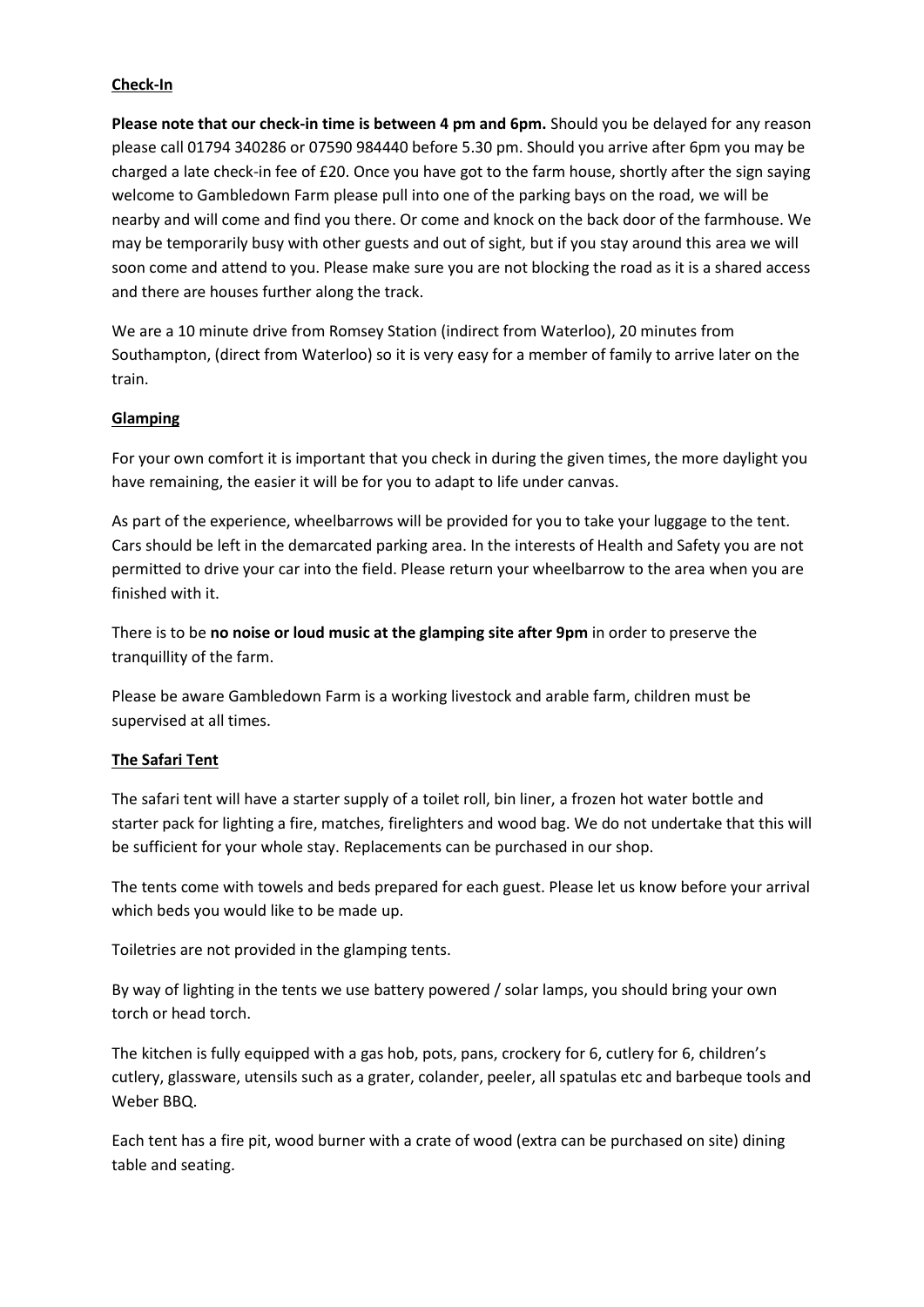# **PLEASE DO NOT LEAVE ANY VALUABLES IN YOUR TENT. Gambledown Farm cannot be responsible for the loss of or damage to any property during your stay.**

## **The Cart Shed**

There is a dishwasher, fan and hairdryer and access to a microwave oven in the honesty shop and a washing machine in the oak garage next door. Travel Cots and high chairs can also be provided

#### **The Hay Barn**

This is equipped with hairdryer, washing machine, dishwasher, microwave, fan, travel cot and high chair.

#### **The Staddlestone Barn**

This has a mini kitchen with hob, kettle and toaster. A travel cot and high chair can be provided on request.

Please bring your own beach towels.

# **Useful Things to Bring when Glamping:**

- Booking confirmation
- Torches & head torch
- Charging packs if you have them
- Slippers or indoor shoes
- Flip-flops
- Beach towels (if planning a beach trip)
- Sun tan lotion
- Sunhat
- Wellies
- Big umbrella
- Beanie hat in cooler weather
- Cycle helmets (if hiring bikes in the New Forest)
- Baby food and cot bedding if using our travel cot
- Extra blankets and a hot water bottle per person (recommended for the colder months)
- Thermos flask
- Lantern if you have one

# **Dogs:**

Dogs are allowed on our farm for a fee of £25 per stay. Do remember that some children and adults are scared of dogs. Please keep your dog on a lead at all times, whilst on the campsite and around the farmyard. You must not leave your dog in your tent or car whilst you go off the farm. Please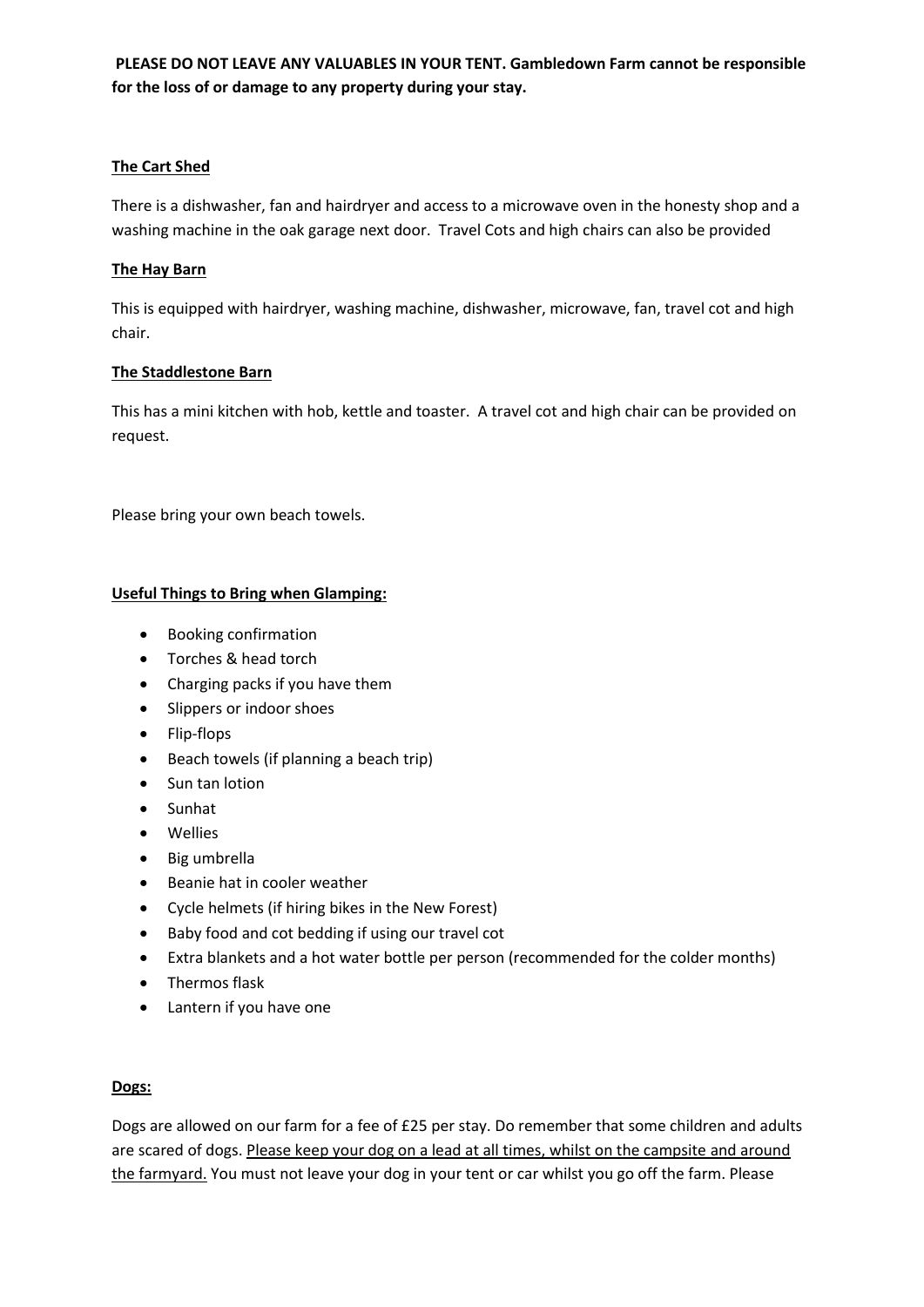ensure your dog does not stray into other tents and that any dog mess is picked up & disposed of. There is a bin outside the barn that you can use for your rubbish & dog waste (if in a plastic bag).

We have wonderful walks from the farm and we can point out the areas very close to your tent where you can take your dog for a quick run around.

For the comfort of all the guests the number of dogs we accept is restricted. If you have not booked your dog in we may ask you to board it at the local kennels.

Please note that the farmyard, car park and the camping area are 'poop scoop' areas. Ask us for the best place to send your dogs off for their daily ablutions. Thank you for considering others with this request.

**No dogs are allowed in the Hay Barn.**

# **Check-Out:**

Our check-out time is 10.00 am on the day of departure. You are welcome to leave your luggage in your car and for your car to remain on site should you decide to walk locally. We ask you to kindly deposit your waste, glass and recycling in the large bins located by the honesty shop. Please place the bed linen and any other towels in the Honesty Shop. **Please ensure that you have washed up, put all the cutlery and plates away and that you leave the accommodation as clean and tidy as you found it. Accommodation left in an unsatisfactory state will be charged a cleaning fee. (Minimum £25).**

# **Things to do in the area:**

For more idea's check out our farm webpage at www.gambledownfarm.co.uk or look at the following:

- Follow one of Michael's (Grandpa on the farm and very keen walker) walks
- Walk or cycle on one of the many trails in the New Forest (10 mins drive away)
- Visit Romsey, Historic Market Town, Romsey Abbey and Broadlands Estate (just on the outskirts of Romsey)
- Visit Mottisfont Abbey, a stunning National Trust property close by
- Go swimming at Romsey Rapids
- Visit Paultons Park and Peppa Pig World (10 minutes drive away off the M27)
- Stonehenge 22 miles drive (booking in advance preferable, free to National Trust/English Heritage)
- Bournemouth/Sandbanks and Calshot, Hengistbury Head and other Dorset Beaches
- Cycle along the Test Way into Stockbridge & go to Thyme and Tides deli for a local beer & delicious light lunch.
- Isle of Wight, a short ferry ride from Lymington or longer ferry from Southampton
- Salisbury and Salisbury Cathedral
- Visit Portsmouth's Historic Dockyard
- Marwell Zoo is less than 30 minutes drive away
- The New Forest Aqua Park is a great day out
- Splashdown at Bournemouth
- Try the Army Flying Museum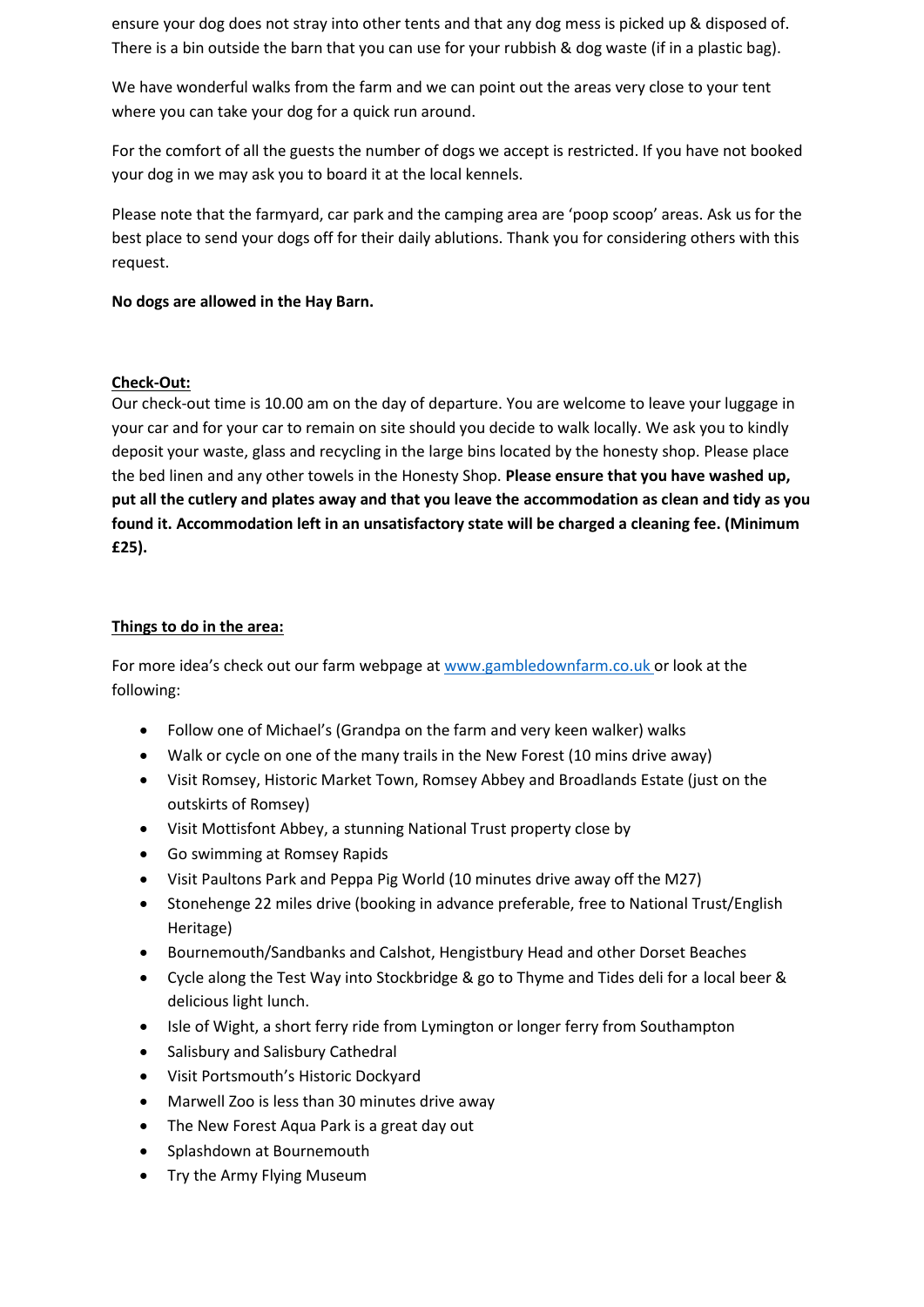- The Hawk Conservancy
- Danebury Hill Fort outside Stockbridge for walking

#### **Food and Service:**

It is possible to charge electronics if necessary in the farm shop if you are glamping, all items are left at your own risk.

## **Pizza Nights**

Our Stone-baked Pizza's are available April – October on Saturday evenings and Tuesday evenings in High Season.

Freshly prepared and cooked in our wood fired pizza oven – they are delicious! The 12-inch pizzas are £12 each with a choice of the following toppings:

Margarita Pepperoni Chorizo Ham & pineapple Courgette & pesto Mushroom

Orders for pizzas need to be finalised by 4pm the day before the pizzas are made.

Please e-mail our office a[t farm@gambledownfarm.co.uk](mailto:farm@gambledownfarm.co.uk) to check availability for hampers:

#### **Breakfast Hamper £37 – feeds 6**

2 pints of whole milk, local sourdough bread, 6 Gambledown sausages, 6 Gambledown bacon rashers and 6 Gambledown Eggs, 1 Ltr orange juice, tea, cafetiere coffee, butter, sugar and Jam.

#### **Vegetarian Breakfast box £36 – feeds 6**

2 pints of whole milk, local sourdough bread, 6 Gambledown eggs, field mushrooms, vine tomatoes, 1 Ltr orange juice, tea, cafetiere coffee, butter, sugar and jam.

#### **Pork Free Breakfast box £35 – feeds 6**

2 pints of whole milk, local sourdough bread, 6 Chicken sausages, Flat mushrooms, tomatoes and 6 Gambledown Eggs, 1 Ltr orange juice, tea, cafetiere coffee, butter, sugar and Jam

#### **Barbecue box £40 – feeds 6**

A selection of seasonal available Gambledown meat and locally made charcoal. Currently we provide 6 beef burgers, 6 sausages, Harissa chicken, 6 burger buns, tomato ketchup and a bag of local charcoal and firelighters.